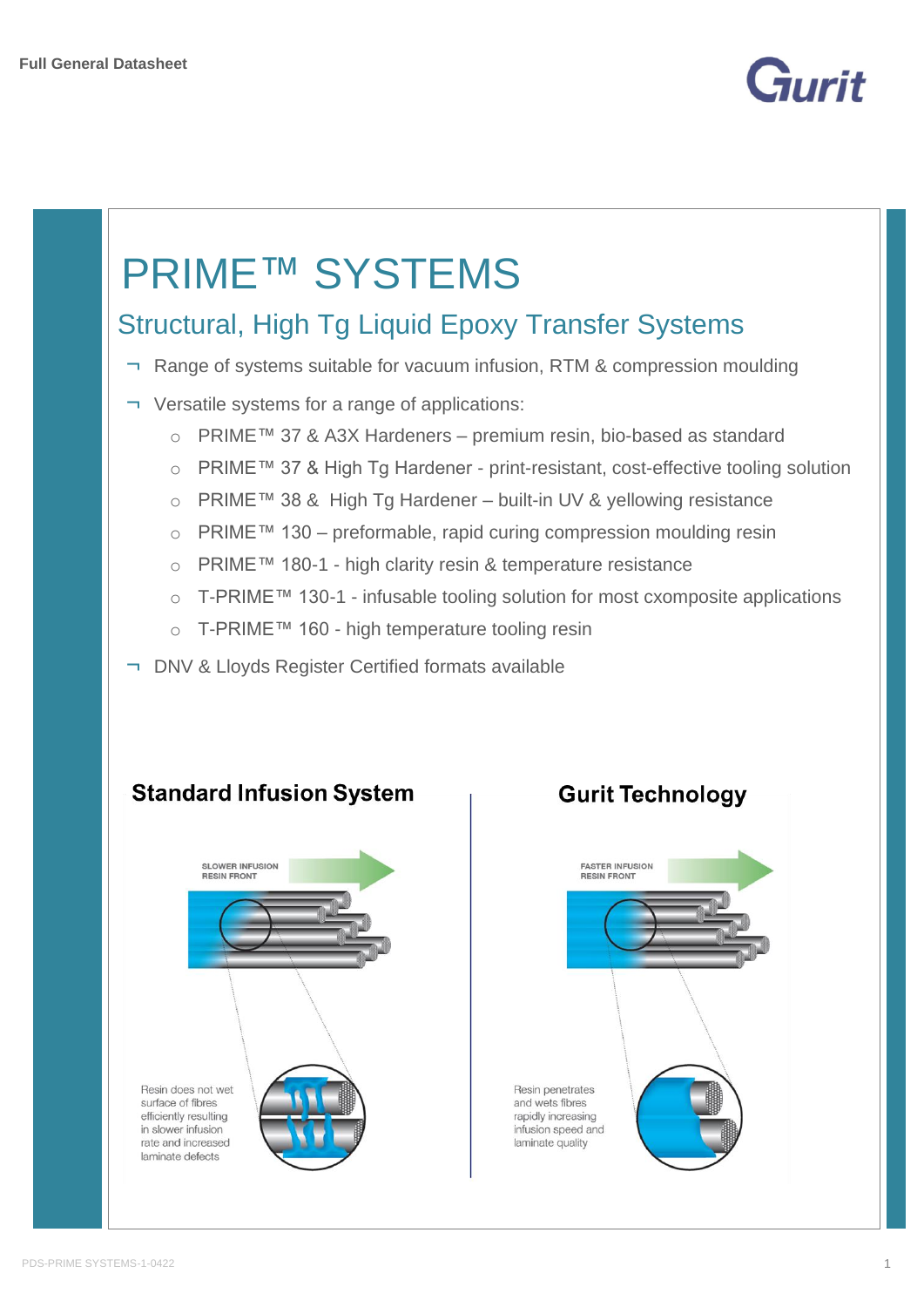## SYSTEM SELECTOR

|                             | PRIME™ 37                                                                                                          | PRIME™ 37<br>(+ High Tg Hardener)                                                                                  | PRIME™ 38                                                                                                          | <b>PRIME™130</b>                                                                                                   | PRIME™ 180-1                                                                                                       | T-PRIME™ 130-                                                                                                      | T-PRIME™ 160                                                                                                       |
|-----------------------------|--------------------------------------------------------------------------------------------------------------------|--------------------------------------------------------------------------------------------------------------------|--------------------------------------------------------------------------------------------------------------------|--------------------------------------------------------------------------------------------------------------------|--------------------------------------------------------------------------------------------------------------------|--------------------------------------------------------------------------------------------------------------------|--------------------------------------------------------------------------------------------------------------------|
| <b>System Properties</b>    |                                                                                                                    |                                                                                                                    |                                                                                                                    |                                                                                                                    |                                                                                                                    |                                                                                                                    |                                                                                                                    |
| Mixed Viscosity (25°C)      | 150 - 500 cP                                                                                                       | 320 cP                                                                                                             | 320 cP                                                                                                             | 590 cP                                                                                                             | 280 cP                                                                                                             | 250 cP                                                                                                             | 390 cP                                                                                                             |
| <b>Typical Post-cure</b>    | 16 hrs @ 50°C                                                                                                      | 5 hrs @ 100°C                                                                                                      | 5 hrs @ 100°C                                                                                                      | 1/4 hr @ 130°C                                                                                                     | 1 hr @ 180°C                                                                                                       | 2 hrs @ 120°C                                                                                                      | 2 hrs @ 150°C                                                                                                      |
| Maximum Tg                  | $75^{\circ}$ C                                                                                                     | $110^{\circ}$ C                                                                                                    | $110^{\circ}$ C                                                                                                    | $130^{\circ}$ C                                                                                                    | $200^{\circ}$ C                                                                                                    | $130^{\circ}$ C                                                                                                    | $160^{\circ}$ C                                                                                                    |
| Resin Bio-based content     | Up to 15%                                                                                                          | Up to 15%                                                                                                          | Up to 15%                                                                                                          |                                                                                                                    |                                                                                                                    |                                                                                                                    |                                                                                                                    |
| Relative Cost per KG        | €                                                                                                                  | €€                                                                                                                 | €€€                                                                                                                | €€€                                                                                                                | €€€€€                                                                                                              | €€€€                                                                                                               | €€€€€                                                                                                              |
| <b>USP</b>                  | Bio-based.<br>versatile A3X<br>Hardeners                                                                           | Print-resistant,<br>cost-effective<br>tooling solution                                                             | Yellowing<br>Resistance                                                                                            | Fast Liquid Press<br>Moulding                                                                                      | High clarity &<br>Temperature<br>resistance                                                                        | Infusable Tooling<br>solution                                                                                      | High Temperature<br><b>Tooling Resin</b>                                                                           |
| <b>Typical Applications</b> |                                                                                                                    |                                                                                                                    |                                                                                                                    |                                                                                                                    |                                                                                                                    |                                                                                                                    |                                                                                                                    |
| <b>Monolithic Laminates</b> |                                                                                                                    | $\begin{array}{ccccccccccccccccc} \bullet & \bullet & \bullet & \bullet & \bullet & \bullet & \bullet \end{array}$ | $\begin{array}{ccccccccccccccccc} \bullet & \bullet & \bullet & \bullet & \bullet & \bullet & \bullet \end{array}$ |                                                                                                                    | $\begin{array}{ccccccccccccccccc} \bullet & \bullet & \bullet & \bullet & \bullet & \bullet & \bullet \end{array}$ | $\begin{array}{ccccccccccccccccc} \bullet & \bullet & \bullet & \bullet & \bullet & \bullet & \bullet \end{array}$ | $\begin{array}{ccccccccccccccccc} \bullet & \bullet & \bullet & \bullet & \bullet & \bullet & \bullet \end{array}$ |
| Sandwich Laminates          |                                                                                                                    |                                                                                                                    | $\begin{array}{ccccccccccccccccc} \bullet & \bullet & \bullet & \bullet & \bullet & \bullet & \bullet \end{array}$ |                                                                                                                    |                                                                                                                    |                                                                                                                    |                                                                                                                    |
| <b>Composite Tooling</b>    |                                                                                                                    |                                                                                                                    | $\begin{array}{cccccccccccccc} \bullet & \bullet & \bullet & \bullet & \bullet & \bullet & \bullet \end{array}$    |                                                                                                                    |                                                                                                                    |                                                                                                                    | $\begin{array}{ccccccccccccccccc} \bullet & \bullet & \bullet & \bullet & \bullet & \bullet & \bullet \end{array}$ |
| Cosmetic / Low Print        | $\begin{array}{ccccc}\n\bullet & \bullet & \bullet & \bullet & \bullet\n\end{array}$                               | $\bullet\bullet\bullet\bullet$                                                                                     | $\begin{array}{ccccccccccccccccc} \bullet & \bullet & \bullet & \bullet & \bullet & \bullet & \bullet \end{array}$ | $\begin{array}{cccccccccccccc} \bullet & \bullet & \bullet & \bullet & \bullet \end{array}$                        | $\begin{array}{cccccccccccccc} \bullet & \bullet & \bullet & \bullet & \bullet \end{array}$                        | $\bullet\bullet\bullet$                                                                                            | $\qquad \qquad \bullet$                                                                                            |
| <b>Processing Method</b>    |                                                                                                                    |                                                                                                                    |                                                                                                                    |                                                                                                                    |                                                                                                                    |                                                                                                                    |                                                                                                                    |
| Vacuum Infusion             | $\begin{array}{ccccccccccccccccc} \bullet & \bullet & \bullet & \bullet & \bullet & \bullet & \bullet \end{array}$ | $\bullet\bullet\bullet\bullet$                                                                                     | $\bullet\bullet\bullet\bullet$                                                                                     | $\qquad \qquad \Box$                                                                                               | $\bullet\bullet$                                                                                                   |                                                                                                                    | $\bullet\bullet\bullet\bullet$                                                                                     |
| RTM / VARTM                 |                                                                                                                    |                                                                                                                    | $\begin{array}{ccccccccccccccccc} \bullet & \bullet & \bullet & \bullet & \bullet & \bullet & \bullet \end{array}$ | $\bullet$                                                                                                          |                                                                                                                    |                                                                                                                    | $\begin{array}{cccccccccccccc} \bullet & \bullet & \bullet & \bullet & \bullet \end{array}$                        |
| <b>Compression Moulding</b> | $\bullet\bullet$                                                                                                   | $\bullet$                                                                                                          | $\bullet$                                                                                                          | $\begin{array}{ccccccccccccccccc} \bullet & \bullet & \bullet & \bullet & \bullet & \bullet & \bullet \end{array}$ | $\bullet\bullet$                                                                                                   | $\bullet$                                                                                                          | $\bullet\bullet$                                                                                                   |

## PRODUCT SELECTOR

| <b>SYSTEM PROPERTIES AT 25°C**</b> |                                                                                                                                                                   |                         | <b>MIX RATIO</b><br><b>RESIN: HARD</b><br>(BY WEIGHT) | <b>MIXED</b><br><b>VISCOSITY**</b> | 150q<br><b>POT-LIFE**</b> | <b>MAXIMUM TG</b> | <b>TECHNICAL</b><br><b>DATASHEET</b> |
|------------------------------------|-------------------------------------------------------------------------------------------------------------------------------------------------------------------|-------------------------|-------------------------------------------------------|------------------------------------|---------------------------|-------------------|--------------------------------------|
|                                    | PRIME™ 37 Resin                                                                                                                                                   | 3X Fast Hardener        |                                                       | 500 cP                             | 1/ <sub>2</sub> hour      | 72 °C             |                                      |
|                                    | Premium performance infusion<br>system with excellent fibre wetting                                                                                               | 3X Standard Hardener    | 100:29                                                | 200 cP                             | 1 hour                    | 72 °C             |                                      |
|                                    | and bio-based content as standard.<br>Replaces PRIME™ 27.                                                                                                         | 3X Slow Hardener        |                                                       | 200 cP                             | 4 hours                   | 74 °C             |                                      |
|                                    | 3 <sup>rd</sup> party certified:                                                                                                                                  | 3X Extra-slow Hardener  |                                                       | 150 cP                             | 10 1/2 hours              | 64 °C             |                                      |
|                                    | · DNV-GL Download (PDF)<br>· Lloyd's Register Download (PDF)                                                                                                      | PRIME™ High Tg Hardener | 100:25                                                | 320 cP                             | 5 hours                   | 120 °C            | Download (PDF)                       |
| PRIME <sup>TM</sup> SYSTEMS        | PRIME™ 38 Resin<br>Yellowing resistant, UV stable<br>infusion resin system for high clarity<br>applications. Contains bio-based<br>content as standard.           | PRIME™ High Tg Hardener | 100:24                                                | 320 cP                             | 5 hours                   | 120 °C            | Please contact<br>technical support  |
|                                    | PRIME™ 130 Resin<br>Designed for compression moulding<br>applications where flexible working<br>times are required for preforming<br>followed by fast cure times. | PRIME™ 130 Hardener     | 100:26                                                | 590 cP                             | $\frac{1}{2}$ hour        | 130 °C            | Please contact<br>technical support  |
|                                    | PRIME™ 180-1 Resin<br>Designed for RTM processes for<br>manufacturing high quality structural<br>carbon components.                                               | PRIME™ 180-1 Hardener   | 100:100                                               | 280 cP                             | 1 1/ <sub>2</sub> hours   | 160 °C            | Please contact<br>technical support  |
| TOOLING SYSTEMS                    | T-PRIME™ 130-1 Resin<br>For manufacturing infused glass and<br>carbon moulds. Compatible with<br>T-Gel 130-1 and T-Lam 130-1                                      | T-PRIME™ 130-1 Hardener | 100:27                                                | 250 cP                             | 5 1/2 hours               | 130 °C            | Download (PDF)                       |
|                                    | T-PRIME™ 160 Resin<br>A low viscosity epoxy tooling system<br>for manufacturing high temperature<br>composite moulds. Ideal for prepreg<br>processing.            | T-PRIME™ 160 Hardener   | 100:35                                                | 390 cP                             | 6 1/2 hours               | 160 °C            | Tiv PIT<br>Download (PDF)            |
|                                    | T-LAM 130-1 Resin<br>Designed for wet laminating glass or<br>carbon moulds. Compatible with T-<br>Prime 130-1 and T-Gel 130-1.                                    | T-LAM 130-1 Hardener    | 100:40                                                | 450 cP                             | 6 hours                   | 130 °C            | Download (PDF)                       |
|                                    | T-GEL 130-1 Resin<br>For manufacturing glass or carbon<br>reinforced mould tools. Compatible<br>with T-Prime 130-1 and T-Lam 130-1.                               | T-GEL 130-1 Hardener    | 100:49                                                | 6520 cP                            | 3 1/2 hours               | 130 °C            | Download (PDF)                       |
|                                    | T-PASTE 70-2 Resin                                                                                                                                                |                         | <b>MIX RATIO</b><br>(BY VOLUME)                       | <b>THICKNESS</b><br>(MAX APP.)     | <b>DENSITY</b>            | <b>MAXIMUM TG</b> |                                      |
|                                    | Designed for Marine, Wind Energy<br>and Automotive customers looking for<br>a fast and reliable<br>way to manufacture patterns and<br>direct moulds               | T-PASTE 70-2 Hardener   | 100:100                                               | 40 mm                              | $0.73$ g/cm <sup>3</sup>  | 85 °C             | Download (PDF)                       |

\*\*working time properties are highly subjective to ambient conditions and should be used an approximate guideline for all systems at 25°C. Please refer to the correspondaing page<br>of this document for specific testing metho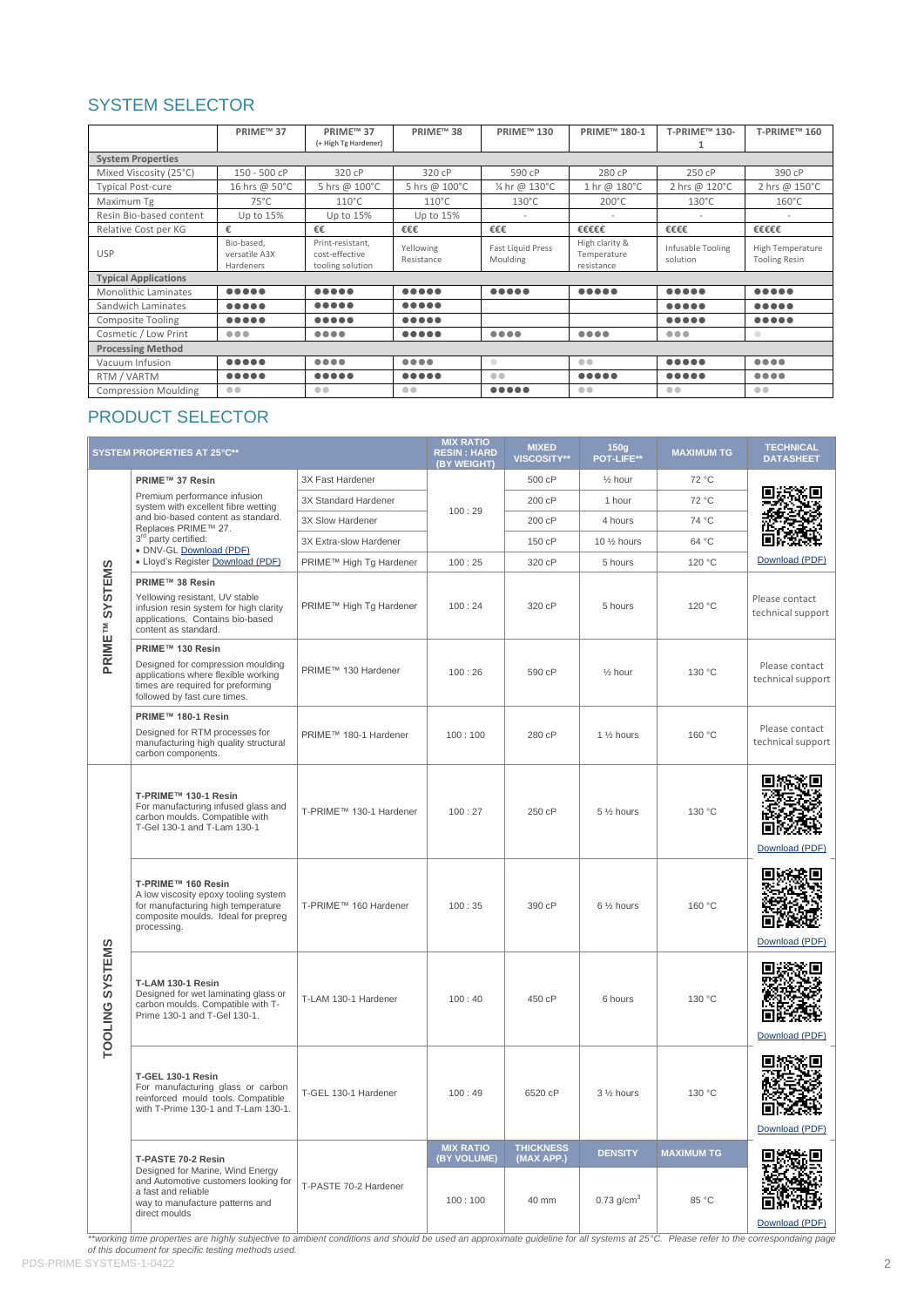## PRIME™ SYSTEMS CODE SELECTOR

| Kg<br>PRIME37 R/H FAST 4KG PACK<br>10<br>4                                               |                                         | <b>Notes</b><br><b>Order Code</b> |
|------------------------------------------------------------------------------------------|-----------------------------------------|-----------------------------------|
|                                                                                          |                                         | F160-122                          |
| 10<br>$\overline{4}$<br>Kg<br>PRIME37 R/H STANDARD 4KG PACK<br>PRIME™ 37                 |                                         | F160-123                          |
| Packs<br>4<br>PRIME37 R/H SLOW 4KG PACK<br>10<br>Кg                                      |                                         | F160-108                          |
| PRIME37 R/H EXTRA-SLOW 4KG PACK<br>10<br>4<br>Kg                                         |                                         | F160-109                          |
| $\mathbf{1}$<br>1000<br>PRIME37 RESIN 1000KG<br>Кg                                       |                                         | F160-105                          |
| PRIME™ 37<br>3<br>197<br>PRIME37 RESIN 197KG<br>Kg<br>Resins                             |                                         | F160-106                          |
| 6<br>16.2<br>PRIME37 RESIN 16.2KG A/F<br>Κg                                              |                                         | F160-115                          |
| $\mathbf{1}$<br>AMPREG3X HARD FAST 900KG<br>900<br>kg                                    |                                         | F127-093                          |
| $\mathbf{1}$<br>174<br>AMPREG3X HARD FAST 174KG<br>kg<br>Ampreg <sup>™</sup> 3X          | Mix ratio is 100:29                     | F127-006                          |
| Fast Hardener<br>$\mathbf{1}$<br>19<br>AMPREG3X HARD FAST 19KG A/F<br>kg                 | (by weight)                             | F127-008                          |
| 4.68<br>AMPREG3X HARD FAST 4.68KG A/F<br>1<br>kg                                         |                                         | F127-010                          |
| $\mathbf{1}$<br>900<br>AMPREG3X HARD STANDARD 900KG<br>kg                                |                                         | F127-097                          |
| Ampreg™ 3X<br>174<br>AMPREG3X HARD STANDARD 174KG<br>$\mathbf{1}$<br>kg<br>Standard      | Mix ratio is 100:29                     | F127-013                          |
| 19<br>AMPREG3X HARD STANDARD 19KG A/F<br>$\mathbf{1}$<br>kg<br>Hardener                  | (by weight)                             | F127-015                          |
| $\mathbf{1}$<br>4.68<br>AMPREG3X HARD STANDARD 4.68KG A/F<br>kg                          |                                         | F127-017                          |
| $\mathbf{1}$<br>900<br>AMPREG3X HARD SLOW 900KG<br>kg                                    |                                         | F127-098                          |
| $\mathbf{1}$<br>174<br>AMPREG3X HARD SLOW 174KG<br>kg<br>Ampreg™ 3X                      | Mix ratio is 100:29                     | F127-020                          |
| Slow Hardener<br>$\mathbf{1}$<br>19<br>AMPREG3X HARD SLOW 19KG A/F<br>kg                 | (by weight)                             | F127-022                          |
| $\mathbf{1}$<br>4.68<br>AMPREG3X HARD SLOW 4.68KG A/F<br>kg                              |                                         | F127-024                          |
| $\mathbf{1}$<br>AMPREG3X HARD EXTRA-SLOW 900KG<br>900<br>kg                              |                                         | F127-094                          |
| Ampreg <sup>™</sup> 3X<br>1<br>174<br>AMPREG3X HARD EXTRA-SLOW 174KG<br>kg<br>Extra-slow | Mix ratio is 100:29                     | F127-027                          |
| $\mathbf{1}$<br>19<br>AMPREG3X HARD EXTRA-SLOW 19KG A/F<br>kg<br>Hardener                | (by weight)                             | F127-029                          |
| $\mathbf{1}$<br>4.68<br>AMPREG3X HARD EXTRA-SLOW 4.68KG A/F<br>kg                        |                                         | F127-031                          |
| $\mathbf{1}$<br>900<br>PRIME HIGH Tg HARDENER 900KG<br>kg                                |                                         | F160-116                          |
| <b>PRIME™</b><br>1<br>167<br>PRIME HIGH Tg HARDENER 167KG<br>kg<br>High Tg               | Only to be used with<br>PRIME™ 37 resin | F160-120                          |
| 16.4<br>PRIME HIGH Tg HARDENER 16.4KG A/F<br>kg<br>Hardener                              | Mix ratio is 100:25<br>(by weight)      | F160-119                          |
| 4.1<br>1<br>PRIME HIGH Tg HARDENER 4.1KG A/F<br>kg                                       |                                         | F160-121                          |
| Other PRIME™<br><b>Units Description</b><br>MOQ (Each)<br><b>Size</b><br>Systems         | <b>Notes</b>                            | <b>Order Code</b>                 |
| $\mathbf{1}$<br>PRIME™ 38 RESIN 1000KG<br>1000<br>Kg                                     | Compatible with<br>PRIME™ High Tg       | F160-125                          |
| $\mathbf{1}$<br>205<br>PRIME™ 38 RESIN 205KG<br>Kg<br>PRIME™ 38                          | Hardener<br>Mix ratio is 100:24         | F160-126                          |
| $\mathbf{1}$<br>PRIME™ 38 RESIN 16.9KG<br>16.9<br>Kg                                     | (by weight)                             | F160-127                          |
| $\mathbf{1}$<br>PRIME™ 130 RESIN 214KG<br>214<br>Kg                                      |                                         | F167-001                          |
| PRIME™ 130 RESIN 17.7KG<br>$\mathbf{1}$<br>17.7<br>Kg<br>PRIME™ 130                      | Mix ratio is 100:26                     | F167-002                          |
| 167<br>PRIME™ 130 HARDENER 167KG<br>$\mathbf{1}$<br>Κg                                   | (by weight)                             | F167-003                          |
| 1<br>4.6<br>PRIME™ 130 HARDENER 4.6KG<br>Κg                                              |                                         | F167-004                          |
| 10<br>PRIME180-1 R/H 10KG SAMPLE PACK<br>$\mathbf{1}$<br>kg                              |                                         | F168-008                          |
| PRIME™ 180-1<br>200<br><b>PRIME180-1 RESIN 200KG</b><br>1<br>kg                          | Mix ratio is 100:100<br>(by weight)     | F168-002                          |
| 200<br>PRIME180-1 HARDENER 200KG<br>$\mathbf{1}$<br>kg                                   |                                         | F168-004                          |
| T-PRIME™<br><b>Units Description</b><br>MOQ (Each)<br><b>Size</b><br><b>Systems</b>      | <b>Notes</b>                            | <b>Order Code</b>                 |
| <b>T-PRIME 130-1 RESIN 1000KG</b><br>$\mathbf{1}$<br>1000<br>kg                          |                                         | F163-111                          |
| 185<br><b>T-PRIME 130-1 RESIN 185KG</b><br>1<br>kg                                       |                                         | F163-100                          |
|                                                                                          | Mix ratio is 100:27                     | F163-110                          |
| 12.5<br>T-PRIME 130-1 RESIN 12.5KG A/F<br>$\mathbf{1}$<br>kg                             |                                         | F163-112                          |
| <b>T-PRIME 130-1</b><br>T-PRIME 130-1 HARDENER 900KG<br>1<br>900<br>kg                   | (by weight)                             | F163-101                          |
| 16.7<br>T-PRIME 130-1 HARDENER 16.7KG A/F<br>$\mathbf{1}$<br>kg                          |                                         |                                   |
| 1<br>3.4<br>T-PRIME 130-1 HARDENER 3.4KG A/F<br>kg                                       |                                         | F163-103                          |
| $\mathbf{1}$<br>T-PRIME 160 RESIN 1000KG<br>1000<br>kg                                   |                                         | F166-012                          |
| 200<br>T-PRIME 160 RESIN 200KG<br>1<br>kg                                                |                                         | F166-003                          |
| 20<br>T-PRIME 160 RESIN 20KG A/F<br>$\mathbf{1}$<br>kg                                   | Mix ratio is 100:35                     | F166-011                          |
| T-PRIME 160<br>T-PRIME 160 HARDENER 900KG<br>1<br>900<br>kg                              | (by weight)                             | F166-013                          |
| 180<br>T-PRIME 160 HARDENER 180KG<br>$\mathbf{1}$<br>kg                                  |                                         | F166-009                          |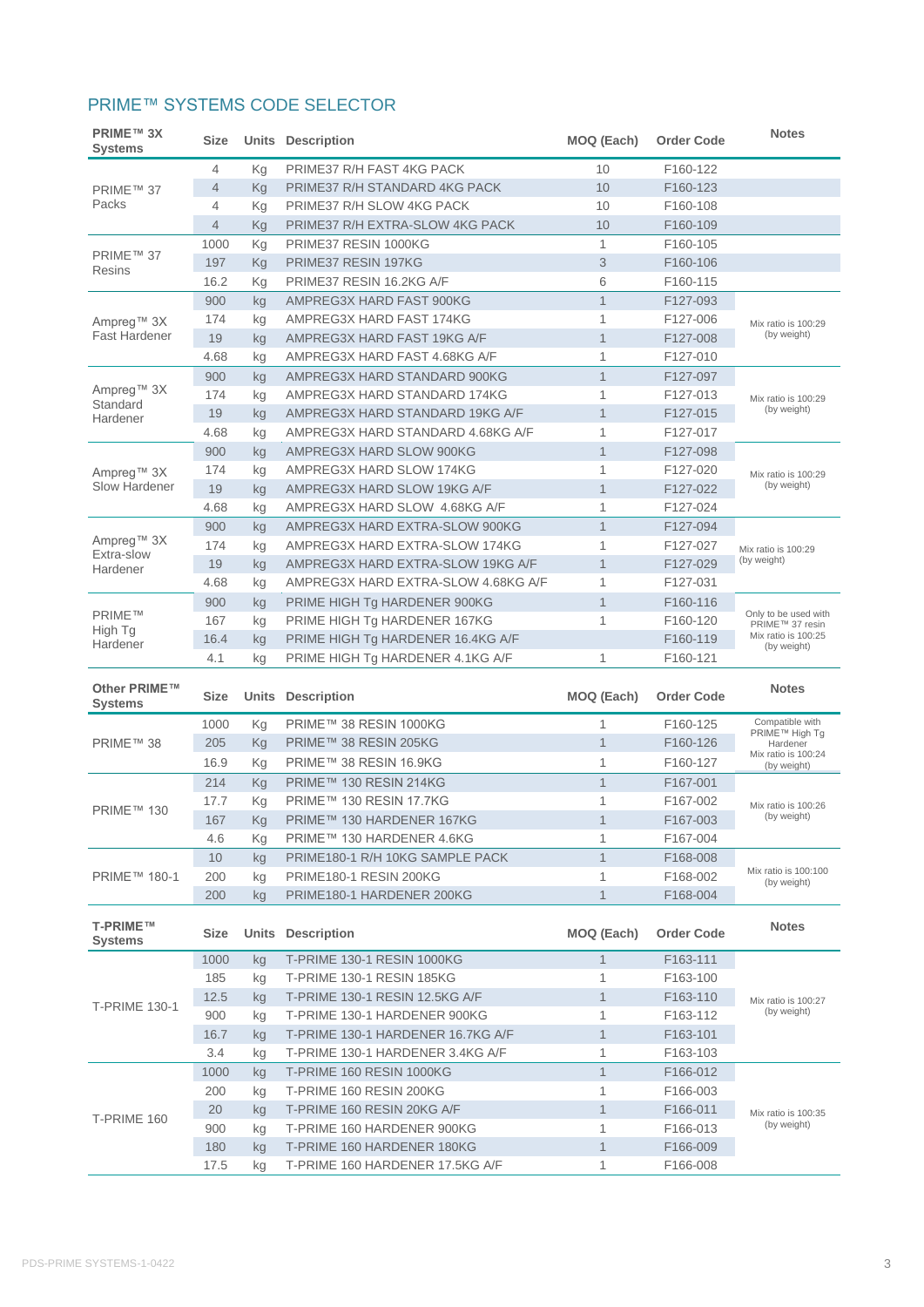T-PRIME™ Systems are compatible with the following tooling systems.

| <b>Other Tooling</b><br><b>Systems</b> | <b>Size</b> |    | <b>Units Description</b>         | MOQ (Each) | <b>Order Code</b> | <b>Notes</b>                       |  |
|----------------------------------------|-------------|----|----------------------------------|------------|-------------------|------------------------------------|--|
| T-Gel 130-1                            | 7.6         | kg | T-GEL 130-1 RES&HARD 7.6KG PACK  |            | F340-112          |                                    |  |
|                                        | 20          | ka | <b>T-GEL 130-1 RESIN 20KG</b>    |            | F340-119          | Mix ratio is 100:49<br>(by weight) |  |
|                                        | 9.8         | kg | T-GEL 130-1 HARDENER 9.8KG       |            | F340-120          |                                    |  |
| T-Lam 130-1                            | 1000        | kg | T-LAM 130-1 RESIN 1000KG         |            | F140-207          | Mix ratio is 100:40                |  |
|                                        | 20          | ka | T-LAM 130-1 RESIN 20KG A/F       |            | F140-206          |                                    |  |
|                                        | 900         | ka | T-LAM 130-1 HARDENER 900KG       |            | F140-208          | (by weight)                        |  |
|                                        | 8           | ka | T-LAM 130-1 HARDENER 8KG         |            | F140-205          |                                    |  |
| T-Paste 70-2                           | 141         | kg | T-PASTE 70-2 RESIN 190L          |            | F940-122          | Mix ratio is 100:100               |  |
|                                        | 15          | ka | T-PASTE 70-2 RESIN 15KG S/S      |            | F940-103          |                                    |  |
|                                        | 129         | ka | T-PASTE 70-2 HARDENER 190L       |            | F940-123          | (by volume)                        |  |
|                                        | 13.8        | ka | T-PASTE 70-2 HARDENER 13.8KG S/S |            | F940-104          |                                    |  |

PRIME™ resins and hardeners are compatible with the following dispense taps:

| <b>Description</b> | $16 - 20$ kg Resins | $160 - 200$ kg Resins |          | $3.4 - 19$ kg Hardeners $160 - 200$ kg Hardeners |
|--------------------|---------------------|-----------------------|----------|--------------------------------------------------|
| Dispense Tap       | K342-016            | K342-010              | K342-016 | K342-010                                         |

Note that relative ordering quantities are as follows:

| <b>SYSTEM</b>        | <b>RESIN</b>                                                                                                                                                                                                 | <b>HARDENER</b>                                                                                                                                                                                                                                                                                                                                                                      |
|----------------------|--------------------------------------------------------------------------------------------------------------------------------------------------------------------------------------------------------------|--------------------------------------------------------------------------------------------------------------------------------------------------------------------------------------------------------------------------------------------------------------------------------------------------------------------------------------------------------------------------------------|
| PRIME™ 37            | 3 x 1000kg PRIME™ 37 Resin<br>2 x 1000kg PRIME™ 37 Resin<br>2 x 1000kg PRIME™ 37 Resin<br>1 x 167kg PRIME™ 37 Resin<br>1 x 167kg PRIME™ 37 Resin<br>1 x 18.6kg PRIME™ 37 Resin<br>1 x 18.6kg PRIME™ 37 Resin | 1 x 900kg Ampreg™ 3X Fast / Standard / Slow / Ex-slow Hardener<br>3 x 174kg Ampreg™ 3X Fast / Standard / Slow / Ex-slow Hardener<br>3 x 167kg PRIME™ High Tg Hardener<br>3 x 19kg Ampreg™ 3X Fast / Standard / Slow / Ex-slow Hardener<br>3 x 16.4kg PRIME™ High Tg Hardener<br>1 x 4.68kg Ampreg™ 3X Fast / Standard / Slow / Ex-slow Hardener<br>1 x 4.1kg PRIME™ High Tg Hardener |
| PRIME™ 38            | 2 x 1000kg PRIME™ 38 Resin<br>1 x 205kg PRIME™ 38 Resin<br>1 x 16.9kg PRIME™ 38 Resin                                                                                                                        | 3 x 167kg PRIME™ High Tg Hardener<br>3 x 16.4kg PRIME™ High Tg Hardener<br>1 x 4.1kg PRIME™ High Tg Hardener                                                                                                                                                                                                                                                                         |
| PRIME™ 130           | 3 x 214kg PRIME™ 130 Resin<br>1 x 17.7kg PRIME™ 130 Resin                                                                                                                                                    | 1 x 167kg PRIME™ 130 Hardener<br>1 x 4.6kg PRIME™ 130 Hardener                                                                                                                                                                                                                                                                                                                       |
| PRIME™ 180-1         | 1 x 200kg PRIME™ 180-1 Resin                                                                                                                                                                                 | 1 x 200kg PRIME™ 180-1 Hardener                                                                                                                                                                                                                                                                                                                                                      |
| T-GEL 130-1          | 1 x 20kg T-GEL 130-1 Resin                                                                                                                                                                                   | 1 x 9.8kg T-GEL 130-1 Hardener                                                                                                                                                                                                                                                                                                                                                       |
| T-LAM 130-1          | 1 x 20kg T-LAM 130-1 Resin                                                                                                                                                                                   | 1 x 8kg T-LAM 130-1 Hardener                                                                                                                                                                                                                                                                                                                                                         |
| <b>T-PRIME 130-1</b> | 1 x 185kg T-PRIME 130-1 Resin<br>1 x 12.5kg T-PRIME 130-1 Resin                                                                                                                                              | 3 x 16.7kg T-PRIME 130-1 Hardener<br>1 x 3.4kg T-PRIME 130-1 Hardener                                                                                                                                                                                                                                                                                                                |
| T-PRIME 160          | 3 x 200kg T-PRIME 160 Resin<br>3 x 20kg T-PRIME 160 Resin                                                                                                                                                    | 1 x 180kg T-PRIME 160 Hardener<br>1 x 17.5kg T-PRIME 160 Hardener                                                                                                                                                                                                                                                                                                                    |
| T-PASTE 70-2         | 1 x 190L T-PASTE 70-2 Resin<br>1 x 15kg T-PASTE 70-2 Resin                                                                                                                                                   | 1 x 190L T-PASTE 70-2 Hardener<br>1 x 13.8kg T-PASTE 70-2 Hardener                                                                                                                                                                                                                                                                                                                   |